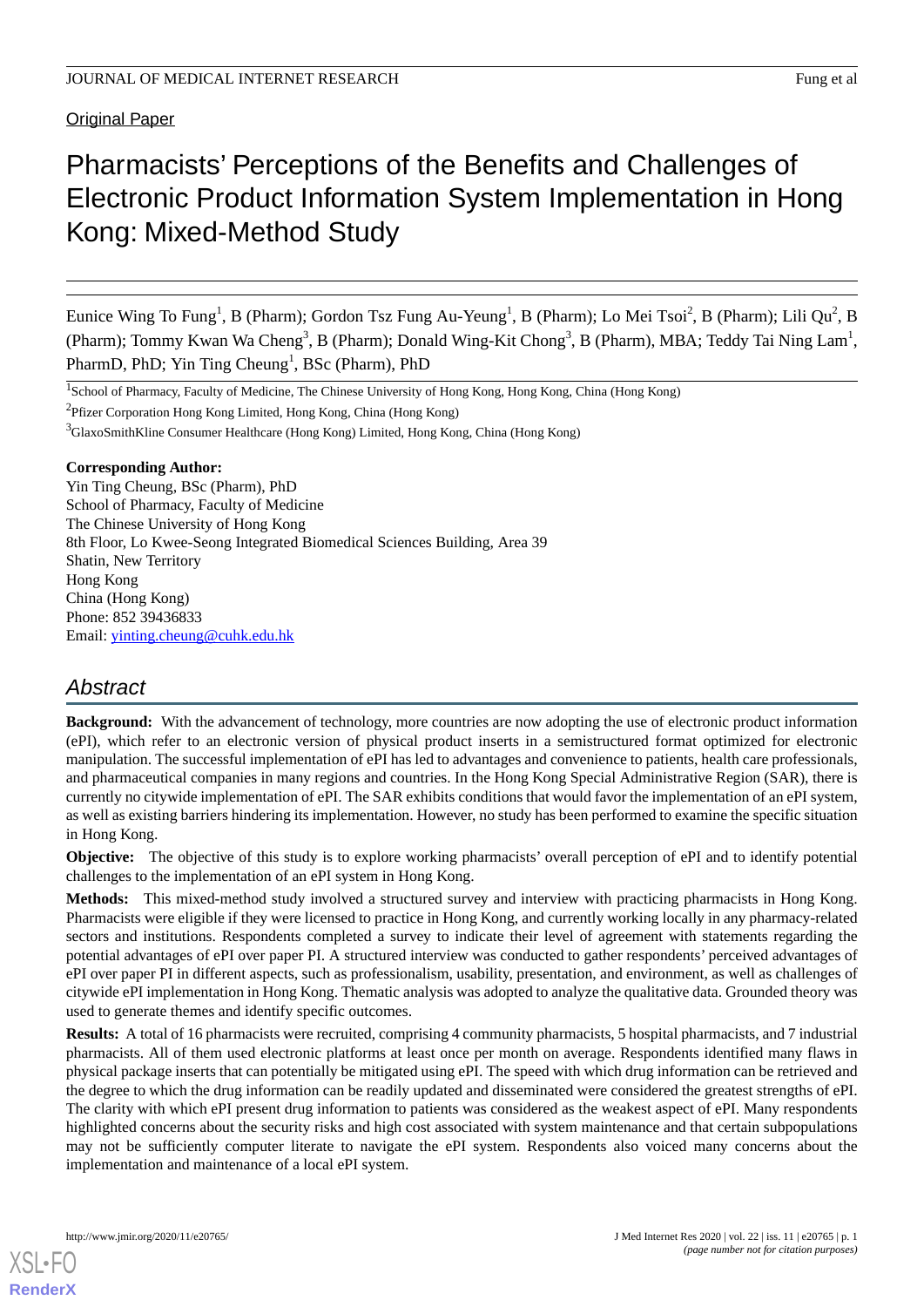**Conclusions:** We conclude that an ePI system is generally supported by pharmacists but concerns about implementation process and maintenance of the system has been raised. The perceived benefits of ePI gathered from this study, as well as collective evidence from other countries with mature ePI systems, confirm that more efforts should be made to promote optimized development and implementation of an ePI system in Hong Kong.

*(J Med Internet Res 2020;22(11):e20765)* doi:  $10.2196/20765$ 

#### **KEYWORDS**

electronic product information; drug information system; electronic health information; health care professionals; retrieval of health information

# *Introduction*

Product inserts in the packaging of medicines typically include a summary of product characteristics (SmPCs) and a package leaflet, and are regulated and legally required in most countries. The accelerating progress of technology has also led to the development of electronic product information (ePI) for medicines, and this is now gaining popularity in Australia, Canada, Switzerland, Japan, the United States, and countries within the European Union (EU) [\[1](#page-11-0)-[5\]](#page-11-1).

According to an international report published by the European Medicines Agency (EMA), most regions and countries regard ePI as product information for electronic handling. It is composed of an SmPC, a package leaflet, and product labeling in a semistructured format under a common electronic standard stipulated by governing bodies [[2\]](#page-11-2). Common electronic standards comprise mark-up languages, standardized vocabularies, and internationally recognized interoperability specifications. Specifically, text is annotated to formats such as eXtensible Markup Language (XML), JavaScript Object Notation (JSON), and HyperText Markup Language (HTML), with XML being the most commonly adopted format. Standardized vocabularies are used to describe medicine information, to enable searches across different product information (PI). Interoperability specifications enable the integration of ePI into other health systems to facilitate its use by a wide range of health care professionals. Its semistructured format allows the inclusion of structured elements (fixed headings and controlled vocabularies) and unstructured elements (free text and graphics) to tailor product information to individual needs [\[2](#page-11-2)]. Most ePI formats can be disseminated via the web, e-platforms (software or websites and tools such as computers, mobile devices, and wearables), and print media.

Different studies of health care professionals' perceptions of ePI have been conducted in various countries. Ahead of the launch of an ePI pilot scheme in Belgium and Luxembourg, results of a survey of hospital pharmacists demonstrated strong support for the use of ePI for patient services [\[6](#page-11-3)]. Ninety percent of the respondents supported a complete switch from paper to electronic versions of product information, and up to 55% of the respondents used only electronic package "leaflets" in their daily practice. Another study examined pharmacists' readiness for paperless labeling in the United States [[7\]](#page-11-4), and a study assessing community pharmacists' perception of tailor-made electronic leaflets was also conducted in Portugal in 2018 [[8\]](#page-11-5). The results of both studies showed that pharmacists had positive attitudes about the use of individually tailored patient leaflets

to address the individual needs of their patients, and many pharmacists believed that such initiatives could improve the health literacy of patients. In general, the results of studies performed in many countries have demonstrated that pharmacists strongly support the implementation of ePI systems.

In the Hong Kong Special Administrative Region (SAR), there is currently no citywide implementation of ePI. However, the SAR exhibits several conditions that would favor the implementation of an ePI system. For example, there is a clear set of laws in place to regulate the registration and labeling of pharmaceutical products in Hong Kong [\[9](#page-11-6)]. In addition, there is a high penetration rate of technology in Hong Kong: in 2018, over 90% of households had access to the internet at home [[10\]](#page-11-7). Moreover, more than 90% of people aged 10 years or over reported that they had used the internet in the past 12 months to seek information that they needed.

Despite the near-ubiquitous use of the internet in Hong Kong households, online drug information searching is not commonly performed. Of the 443 respondents who participated in a local survey, less than half (44%) reported that they had looked for health information online, mostly using professional websites including government and hospital sites [\[11](#page-11-8)]. The majority of respondents surfed for disease-specific information and general information on healthy lifestyle. However, only 10.9% of respondents got online information on drugs and medications [[11\]](#page-11-8). Respondents who were older, had lower than tertiary education, and had lower monthly income were less likely to surf online health information. Respondents also indicated that they were uncertain whether the information found online was reliable and accurate. Although this local study is limited by a convenience sampling approach, its finding suggests that there are indeed barriers hindering the implementation of ePI systems but research in this area is limited, and no other study has been performed to examine the specific situation in Hong Kong.

In Hong Kong, pharmacists play an important role in traditional drug distribution and dispensing duties. Over the recent years, a paradigm shift from mere product dispensing to more patient-oriented delivery of pharmacy service has been promoted [[12\]](#page-11-9). Pharmacists are becoming more actively involved in making clinical decisions and patient care in both hospital and community settings. Hong Kong is also a hub for many international pharmaceutical companies. Most local country offices are focused on medical affairs and sales and marketing of pharmaceutical products in Asia. Other than practicing as authorized persons in this capacity, industrial pharmacists facilitate quality control, regulation, and registration of new products [[12\]](#page-11-9). The execution of such services requires

 $XS$  • FC **[RenderX](http://www.renderx.com/)**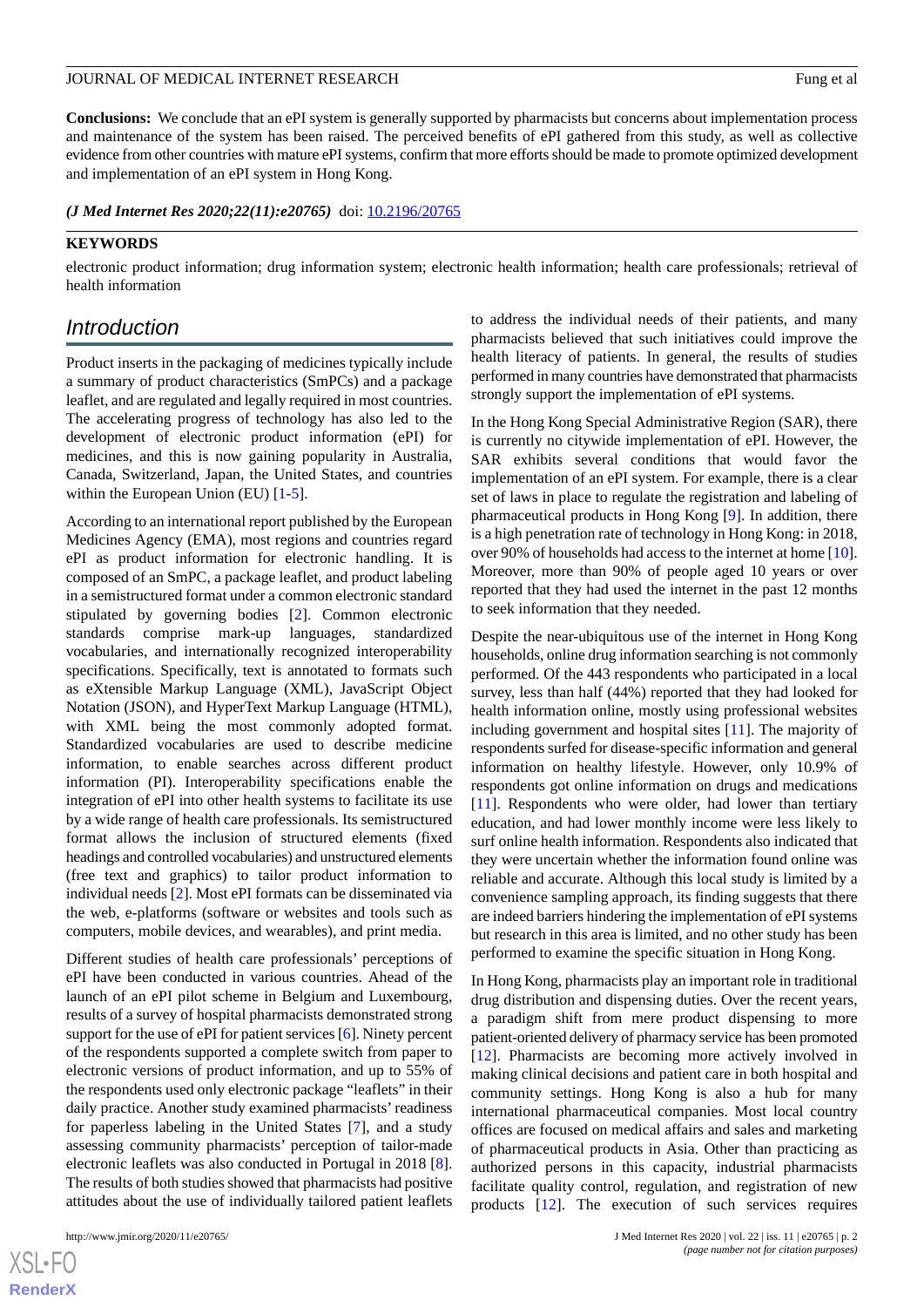pharmacists of different practicing sectors to apply their professional drug information retrieval skills from multiple sources, particularly from package inserts. Consequently, obtaining product information from centralized ePI systems may be more efficient than using paper PI. Moreover, ePI may be used as a supporting platform to allow pharmacists to conduct patient education activities. A locally adapted set of ePI may improve information sharing and communication between patients and pharmacists, thereby empowering patients in the management of their health.

The objectives of this study were to explore working pharmacists'overall perception of ePI, with a focus on gathering the perceived benefits and barriers that pharmacists face when they use ePI in their practice, and identifying potential challenges to the implementation of an ePI system in Hong Kong. It is expected that the findings of this study will reflect the acceptance level of pharmacists toward ePI and will yield insights into necessary improvements and objectives for future studies related to ePI.

# *Methods*

# **Study Design**

This was a mixed-method study that involved a structured questionnaire and individual interviews with practicing pharmacists in Hong Kong between January and May 2020. Approval from the Survey and Behavioral Ethics Committee of the Chinese University of Hong Kong was obtained before the initiation of this study (Reference number: SBRE-19-204). Written informed consent was obtained from all of the participants.

# **Study Population**

Pharmacists were eligible if they were (1) licensed to practice in Hong Kong, (2) self-identified as capable of reading and writing in English (as most drug information platforms available in Hong Kong are in English), and (3) currently working locally in any pharmacy-related sectors and institutions, including but not limited to public and private hospitals, community pharmacies, pharmaceutical companies, distributors, government authorities, pharmacy-related nongovernmental organizations, and private clinics. Eligible pharmacists were identified from the above sectors and recruited purposively using a snowball sampling approach. As the survey and interview were both conducted in Chinese, respondents must be able to converse in Cantonese and read Traditional Chinese. Eligible pharmacists were first approached via email where the study objectives were briefly described, and upon informal consent, they were subsequently contacted by phone to arrange for a face-to-face interview.

Research that has evaluated sample-size requirements in qualitative studies shows that data saturation often occurs at approximately the 12th to 16th respondent in a homogenous group [\[13](#page-11-10)[,14](#page-11-11)]. Therefore, the minimum target sample size in this study was 12 respondents. After the 12th participant, recruitment was to continue until data saturation was reached.

#### **Study Procedures**

#### *Survey*

After obtaining informed consent, the overarching aim of this research (ie, exploring the prospect of developing an ePI system in Hong Kong) was briefly described to pharmacists (respondents). They first completed a structured online questionnaire that was developed based on reported experience with ePI by other countries and regions  $[1-6]$  $[1-6]$ , as well as consensus from research team comprising practicing pharmacists (LT, LQ, TC, and DC), senior pharmacy students (EF and GA-Y) and research methodologists (TL and YC). Functionality of the electronic survey was pilot tested on 2 research assistants. This was a closed survey where only respondents had access to the survey via a protected link. The survey consisted of 2 major sections.

The first section was a set of closed-ended questions to collect baseline characteristics, which included practicing sector and site and years of working experience. The second section consisted of questions to evaluate respondents' level of agreement with each statement about the potential advantages of ePI over paper PI in different aspects, such as professionalism, usability, presentation, and environment. Some examples of the statements were "Using ePI instead of PI can enhance communication with patients" and "Using ePI instead of PI can enhance adequacy of drug information" [\(Multimedia](#page-10-0) [Appendix 1](#page-10-0)). The agreement score was presented in a Likert scale ranging from 1 (ePI is much worse than paper PI) to 10 (ePI is much better than paper PI). The questionnaire was developed and administered in Traditional Chinese, an official written language in Hong Kong. It was translated to English for reporting purposes [\(Multimedia Appendix 1](#page-10-0)).

#### *Structured Interview*

After completing the online questionnaire, respondents were interviewed individually. The interviewers (EF and GA-Y) did not have prior relationship or interaction with the respondents. Their experience with using ePI and their perceptions of the benefits and challenges of citywide ePI implementation in Hong Kong were discussed systematically using a structured script ([Multimedia Appendix 2](#page-10-1)). Their opinions on the method of implementation and the feasibility of a complete replacement of paper PI by ePI were also collected. All of the interviews were conducted in Cantonese, an official spoken language in Hong Kong, and were audio recorded. Each interview lasted between 20 and 40 minutes, and was held privately at the workplace of the respondents.

# **Special Considerations During the COVID-19 Pandemic**

Three interviews were completed in January 2020 during the pre-COVID-19 phase. The remaining 13 interviews were conducted between mid-April and May when the COVID-19 situation in Hong Kong had become relatively under control. Respondents were given a choice of whether they would like to have face-to-face or phone interviews, which all 13 respondents indicated that they preferred meeting in-person. The Prevention and Control of Disease (Prohibition on Group Gathering) Regulation (Cap. 599) came into operation on March



 $XS$  • FC **[RenderX](http://www.renderx.com/)**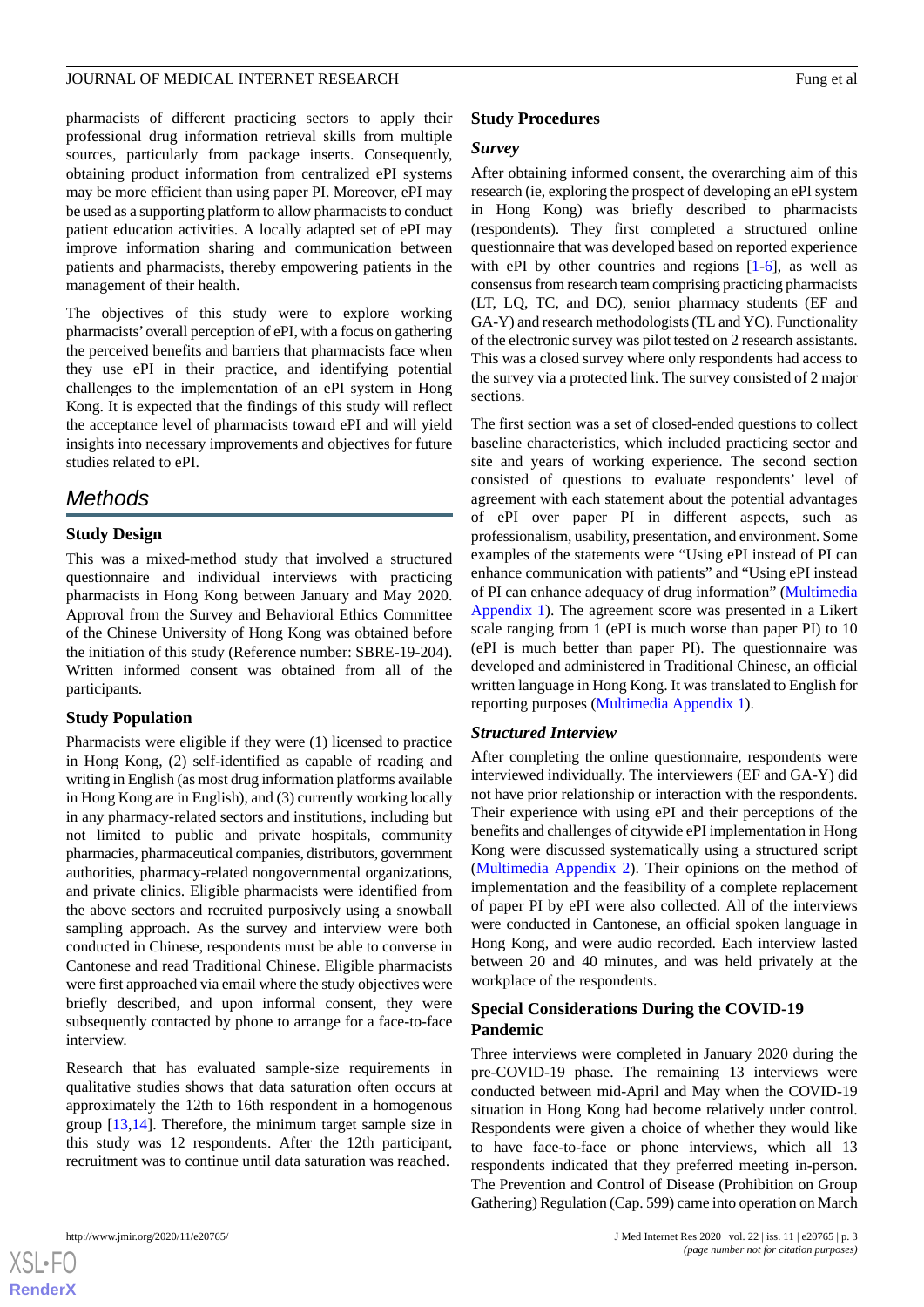29, 2020 to prohibit any group gathering of more than 4 persons in any public place in Hong Kong [[15\]](#page-11-12). Hence, each respondent completed the interview with only 2 investigators (EF and GA-Y). Basic social distancing measures (keeping a distance of at least 1 m from each other and wearing of facemasks) were strictly adhered to. In view of the ongoing pandemic, no repeat interview was conducted.

# **Data Analysis**

Online survey responses were recorded anonymously and retrieved electronically from the online survey software Qualtrics (SAP). Only completed survey was analyzed. All of the descriptive data collected from the survey were analyzed using the Statistics Package for Social Science, version 25 (IBM Corp.). The CHERRIES Checklist [[16\]](#page-11-13) was adopted to report the online survey findings.

All of the interviews were transcribed verbatim in Chinese. Data were managed using Archiv für Technik, Lebenswelt und Alltagssprache (ATLAS).ti version 8 qualitative data-analysis software (Scientific Software Development GmbH). Thematic analysis was adopted to analyze the qualitative data. Grounded theory was used to generate relevant themes and identify specific outcomes. Grounded theory was chosen as the theoretical framework as it is one of the most widely used systematic approaches to analyze qualitative data in the field of social sciences and health care [[17](#page-11-14)[,18](#page-11-15)]. There are limited data in the literature on pharmacists'perception of ePI. The inductive nature of grounded theory is applied to obtain a deeper understanding of the rationale behind nascent barriers or perceived benefits of ePI that are unique to the local population.

Two researchers (EF and GA-Y) read all of the transcripts and coded them independently. Coding was conducted in 2 cycles:

in the first cycle, codes were created and data segments were assigned to the codes; in the second cycle, the code lists were validated and then applied to the remaining data. Codes were then cross-checked and reviewed by a third researcher (YC). Thereafter, the coding and themes were discussed with the research team, and a coding framework was developed and applied to all of the transcripts. The number of recurring themes was noted accordingly. Finally, the themes and codes were translated into English for reporting purposes. The COREQ (COnsolidated criteria for REporting Qualitative research) 32-item checklist [[19\]](#page-11-16) was adopted to report the qualitative findings [\(Multimedia Appendix 3](#page-11-17)).

# *Results*

# **Working Experience and Characteristics of Respondents**

A total of 16 pharmacists were recruited, comprising 4 community pharmacists, 5 hospital pharmacists, and 7 industrial pharmacists [\(Table 1;](#page-4-0) response rate: 100%). The majority of pharmacists (respondents) reported having 1-10 years of working experience.

Almost all of the respondents considered themselves as regular retrievers of drug information (n=15/16, 94%), and all used electronic platforms at least once per month on average (n=16/16, 100%; [Figure 1\)](#page-4-1).

More than 85% (n=14/16, 88%) of the respondents commonly used package inserts or electronic platforms for retrieving information about dosages and methods of administration, and 75% (n=12/16) commonly retrieved information about indications, contraindications, and adverse effects of drugs ([Figure 2\)](#page-5-0).

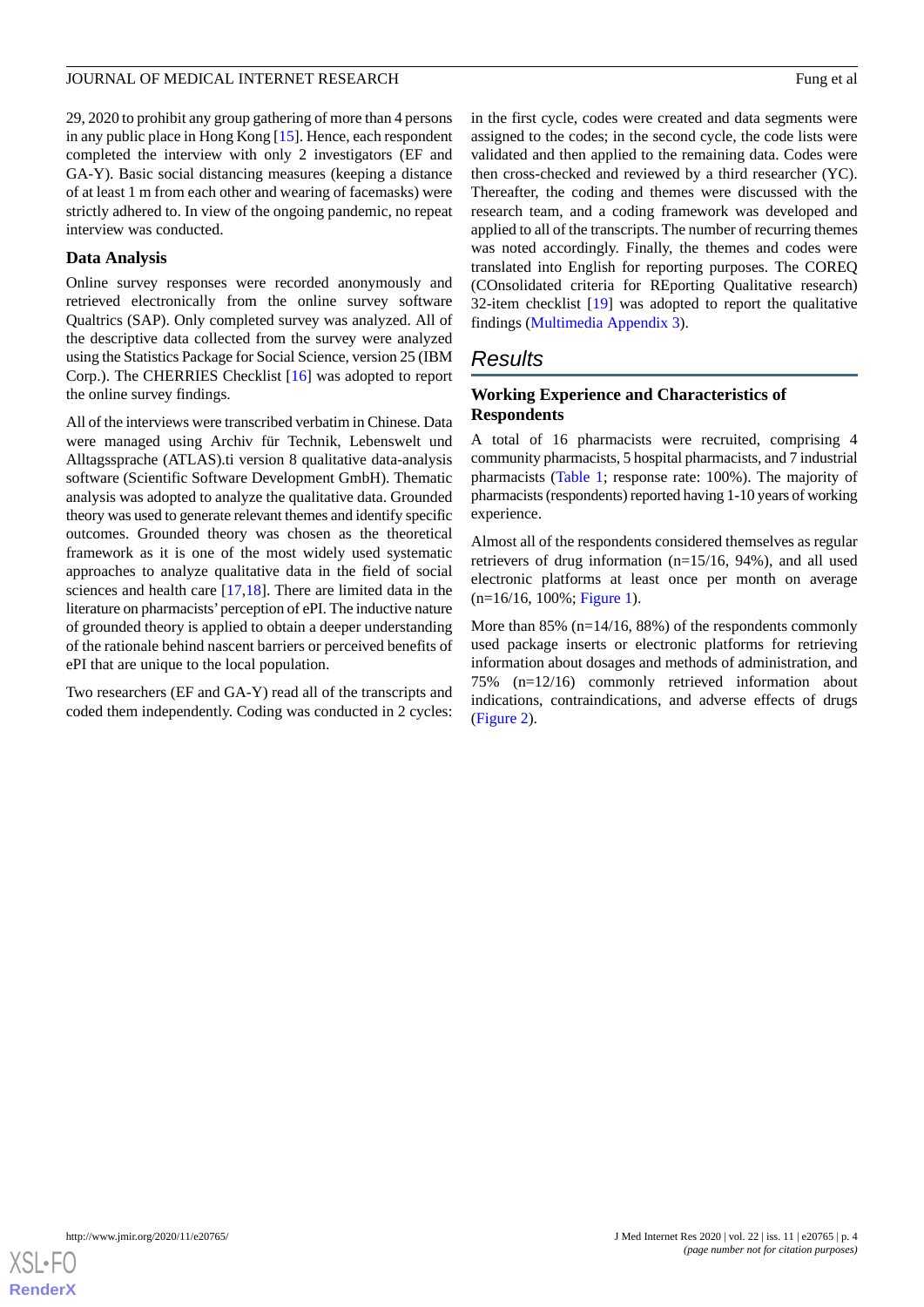### JOURNAL OF MEDICAL INTERNET RESEARCH Fung et al.

<span id="page-4-0"></span>Table 1. Characteristics of study population (N=16).

| Characteristics                                                               | Number of respondents (%) |  |  |  |  |
|-------------------------------------------------------------------------------|---------------------------|--|--|--|--|
| <b>Current practicing sectors</b>                                             |                           |  |  |  |  |
| Hospital                                                                      | 5(31)                     |  |  |  |  |
| Community pharmacy                                                            | 4(25)                     |  |  |  |  |
| Multinational pharmaceutical company                                          | 7(44)                     |  |  |  |  |
| Previous practicing sectors <sup>a</sup>                                      |                           |  |  |  |  |
| Public hospital                                                               | 8(50)                     |  |  |  |  |
| Private hospital                                                              | 2(13)                     |  |  |  |  |
| Community pharmacy (chain or independent)                                     | 5(31)                     |  |  |  |  |
| Multinational pharmaceutical company                                          | 7(44)                     |  |  |  |  |
| Nongovernmental organizations                                                 | 2(13)                     |  |  |  |  |
| Others                                                                        | 3(19)                     |  |  |  |  |
| Years of working experience                                                   |                           |  |  |  |  |
| $1 - 5$                                                                       | 5(31)                     |  |  |  |  |
| $5 - 10$                                                                      | 3(19)                     |  |  |  |  |
| $10 - 15$                                                                     | 1(6)                      |  |  |  |  |
| 15-20                                                                         | 3(19)                     |  |  |  |  |
| Did not mention                                                               | 4(25)                     |  |  |  |  |
| Most frequently used electronic devices for accessing online drug information |                           |  |  |  |  |
| Laptop                                                                        | 6(38)                     |  |  |  |  |
| Smartphone                                                                    | 10(63)                    |  |  |  |  |

<span id="page-4-1"></span><sup>a</sup>Proportions do not add up to 100% as a pharmacist can have experience in multiple sectors.

Figure 1. Frequency of retrieving drug information from different platforms (N=16). Physical PI refers to the conventional paper product information within the package of the drug product. Other physical platforms include paper copies of MIMS, BNF, LexiComp Handbook etc. Electronic platforms include electronic product information systems (eg, eMC UK, DailyMed/FDA), drug databases (eg, Lexicomp, Micromedex, AccessPharmacy), point-of-care databases (eg, ClinicalKey, UpToDate, Dynamed Plus), and Pharmaceutical (prescribing) references (eg, electronic MIMS, BNF). BNF: British National Formulary; eMC: Electronic Medicines Compendium; FDA: Food and Drug Administration; MIMS: Monthly Index of Medical Specialities; PI: product insert.



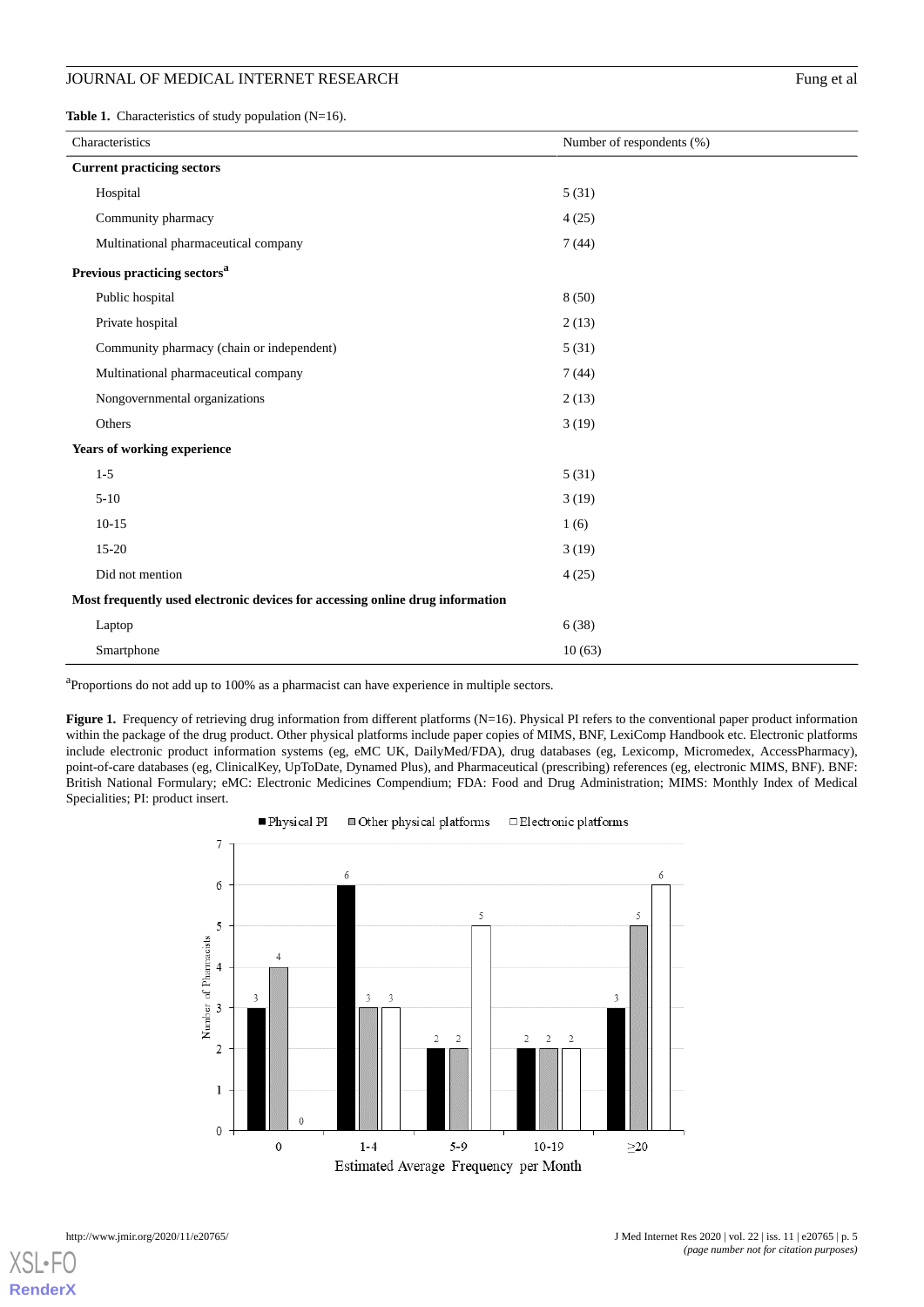# JOURNAL OF MEDICAL INTERNET RESEARCH Fung et al.

<span id="page-5-0"></span>**Figure 2.** Categories of Drug Information Commonly Retrieved by Pharmacists ( $N = 16$ ).



#### **Survey**

<span id="page-5-1"></span>In general, respondents indicated that their experience with ePI had been entirely positive ([Table 2](#page-5-1)). The speed with which drug information can be retrieved and the degree to which the drug

information is up to date were considered the greatest strengths of ePI, being given an average score of 9.29 out of 10 by the respondents. The clarity with which ePI presents drug information to patients was considered as the weakest aspect of ePI, with an average score of only 6.93 out of 10.

**Table 2.** Pharmacists' perceived impact of electronic product information (ePI) system on different aspects of their work.

| Impacts of ePI                                     | Mean score <sup>a</sup> (SD) |  |  |  |
|----------------------------------------------------|------------------------------|--|--|--|
| <b>Professionalism</b>                             |                              |  |  |  |
| Patient safety                                     | 7.14(1.79)                   |  |  |  |
| Communication with patients                        | 6.93(2.06)                   |  |  |  |
| Communication with prescribers                     | 8.07(1.33)                   |  |  |  |
| <b>Usability</b>                                   |                              |  |  |  |
| Adequacy of drug information                       | 7.93(1.73)                   |  |  |  |
| Retrieving speed                                   | 9.29(0.73)                   |  |  |  |
| Accessibility of drug information                  | 8.64 (1.34)                  |  |  |  |
| Degree to which the drug information is up to date | 9.29(0.83)                   |  |  |  |
| <b>Presentation</b>                                |                              |  |  |  |
| Organization and layout                            | 7.57(1.74)                   |  |  |  |
| <b>Environment</b>                                 |                              |  |  |  |
| Impact on the environment                          | 9.14(0.77)                   |  |  |  |
| Overall                                            |                              |  |  |  |
| Overall impact                                     | 8.00(1.30)                   |  |  |  |

<sup>a</sup>The agreement score range was from 1 (ePI is much worse than paper PI) to 10 (ePI is much better than paper PI).

#### **Structured Interview**

Data saturation was reached and no new coding was observed after 15 interviews. Five main themes were observed in the

result, namely, the problem of paper package inserts and current electronic drug information sources (Theme 1), the advantages of ePI (Theme 2), the challenges of ePI implementation (Theme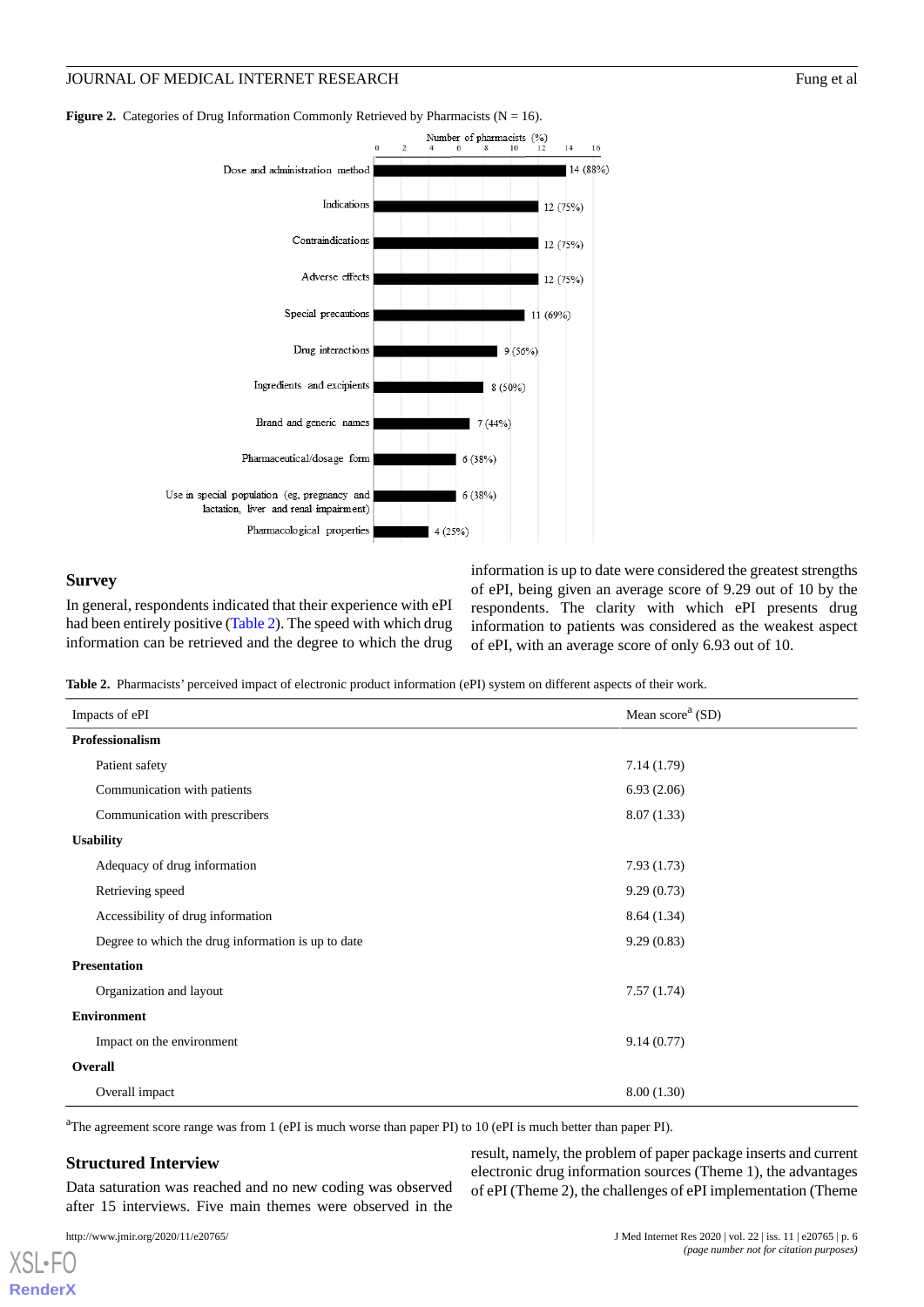3), concerns about the replacement of paper PI with ePI (Theme 4), and suggestions on how to implement a local ePI system in Hong Kong (Theme 5).

# *Theme 1: Problems With Paper Package Inserts and Current Electronic Drug Information Sources*

Most respondents agreed that there are many obvious problems with paper package inserts, especially in their layout. In particular, it was noted that the font size on package inserts is too small, making the insert difficult to read:

*The layouts of package inserts designed by different companies can be very different, and the fonts used are so small that I always have to spend a long time finding the information I want.* [Respondent 01, industrial pharmacist]

#### Another respondent stated an example:

*When doctors call and ask questions, we usually have to answer within a few minutes, and it is too time-consuming to look for answers on package inserts.* [Respondent 02, industrial pharmacist]

<span id="page-6-0"></span>Furthermore, 2 respondents stated that sometimes they cannot retrieve information from a package insert if they do not have the drug on hand or if the drug is in a sealed package. That is, respondents are not able to retrieve information from package inserts at their own convenience. In this situation, respondents indicated that they look for information on other electronic sources, via a search engine or electronic databases. The most frequently mentioned databases were the Monthly Index of Medical Specialities (MIMS) (n=9/16, 56%), Lexicomp (n=7/16, 44%), and Micromedex (n=6/16, 38%). However, some respondents stated that the information on MIMS is too general and that they cannot find the information they want. Another respondent pointed out there may be out-of-date or even wrong information on the MIMS website or in search engine results:

*There is just general information on MIMS, such as storage conditions. There is not enough detailed information, such as clinical trial data. Some people may prefer a complete PI over MIMS.* [Respondent 03, industrial pharmacist]

#### *Theme 2: Perceived Advantages of ePI*

Overall, respondents noted that ePI had either user-related or technical advantages [\(Table 3\)](#page-6-0). The most noted benefits of ePI were improved access to the most updated information and the reduced cost of printing paper leaflets.

**Table 3.** Major advantages and disadvantages of electronic product information identified by respondents.a

| Advantages                                                                                                                                                      |                                                                                                      | Disadvantages |                                                                                                                      |
|-----------------------------------------------------------------------------------------------------------------------------------------------------------------|------------------------------------------------------------------------------------------------------|---------------|----------------------------------------------------------------------------------------------------------------------|
| <b>User related</b>                                                                                                                                             |                                                                                                      |               |                                                                                                                      |
|                                                                                                                                                                 | Facilitate retrieval of the most updated product labeling informa-<br>tion                           |               | Need for patients to adapt to assess information electronically                                                      |
|                                                                                                                                                                 | Improved patient access to product information                                                       |               | Patients' preference for paper leaflet within the drug package instead<br>of browsing a website for drug information |
|                                                                                                                                                                 | Open access to information                                                                           |               | Accessibility of information is limited as it is technology dependent                                                |
|                                                                                                                                                                 | Allow prompt communication of new safety information to health $\bullet$<br>care professional/public |               | Not easy to highlight important points                                                                               |
|                                                                                                                                                                 | Facilitate alignment of information among different brands of<br>the same drug                       |               |                                                                                                                      |
| <b>Technical related</b>                                                                                                                                        |                                                                                                      |               |                                                                                                                      |
|                                                                                                                                                                 | Reduce printing cost/redressing cost of package leaflet                                              |               | Retrieval of information is not possible when there is no internet ac-<br>cess                                       |
|                                                                                                                                                                 | Allow prompt implementation of new indication                                                        |               | Risk of security issues or cyber attack                                                                              |
|                                                                                                                                                                 | More environmentally friendly                                                                        |               | Need for tight control and annotations over the different versions of<br>electronic product information              |
|                                                                                                                                                                 |                                                                                                      |               | High cost for development and maintenance of a reliable platform                                                     |
| <sup>a</sup> Interview transcripts were reviewed. Major themes on advantages and disadvantages of electronic product information were identified using thematic |                                                                                                      |               |                                                                                                                      |

analysis.

Respondents considered the ease of retrieving drug information as the biggest advantage of ePI, as it enables them to do so without having the physical package inserts on hand.

*The keyword searching function makes it more convenient to retrieve the information we want.* [Respondent 04, industrial pharmacist]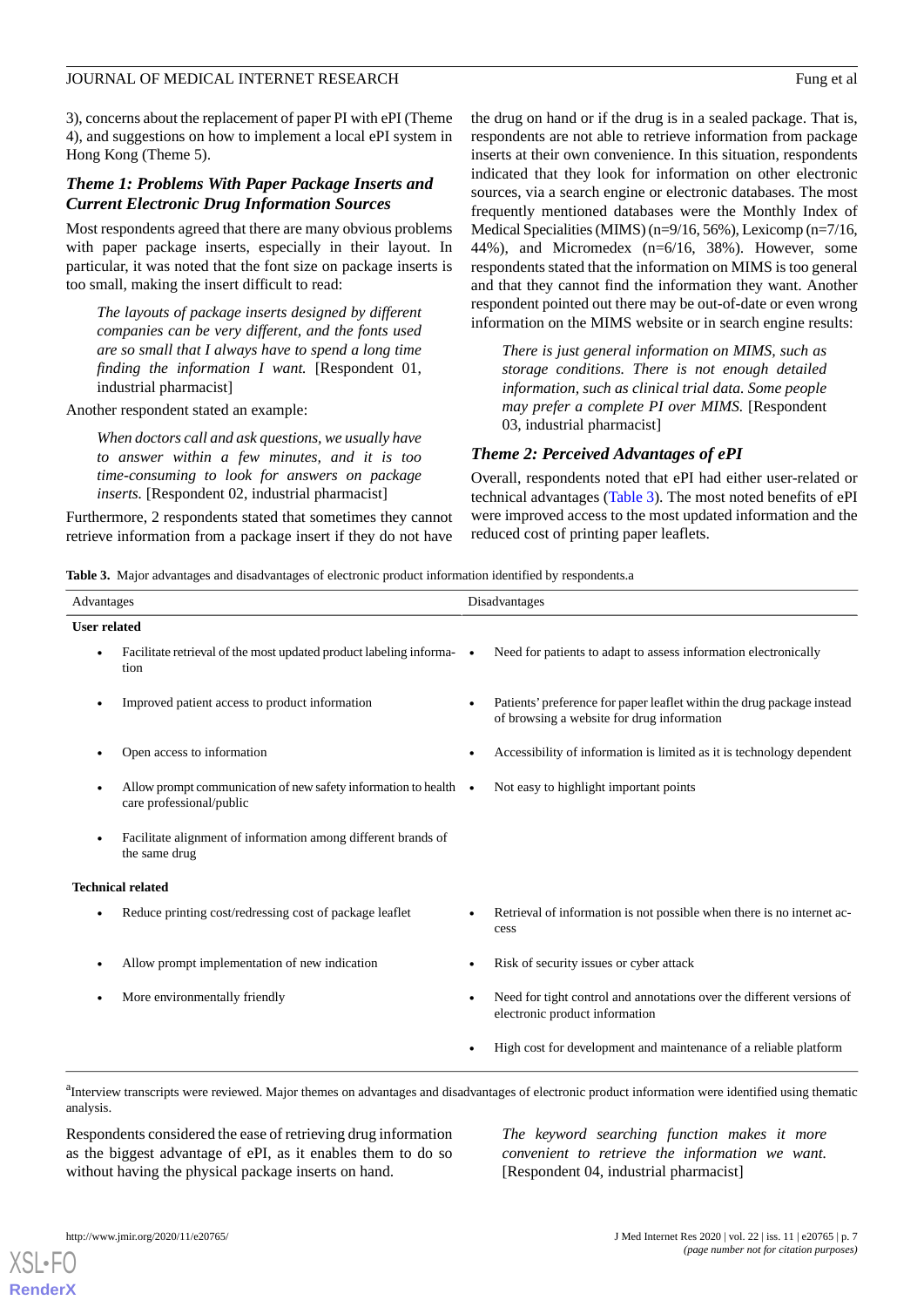Respondents who worked in public hospitals stated that each hospital has a standard practice of scanning package inserts and uploading them to a centralized database to facilitate retrieval of drug information by doctors and pharmacists. They postulated that it would be more convenient if a formal ePI system were established. Another advantage identified was that ePI facilitates the retrieval of up-to-date information. For example, amendments or new information on the drug product can be annotated, updated, and disseminated electronically immediately after approval from regulatory authorities; this is a more timely and efficient approach, as compared to reprinting, repackaging, and distributing the revised paper PI. The update of new information can also be communicated to the user through a notification system or "pop up message."

A key advantage of ePI for industrial pharmacists is being able to view the updated version of a package insert directly on a website, without any other procedures being required. For hospital pharmacists and community pharmacists, a key advantage of ePI is being able to ensure that the information they are viewing is up to date. Finally, 1 respondent pointed out that implementing an ePI system is more environmentally friendly than printing paper-package inserts.

# *Theme 3: Challenges of ePI Implementation*

Despite the many advantages of ePI mentioned during the interviews, many respondents highlighted concerns about the security risks and high cost associated with system maintenance and that certain subpopulations may not be sufficiently computer literate to navigate the ePI system [\(Table 3\)](#page-6-0).

Respondents mentioned that their biggest concern with the implementation of a local ePI system is that there may be a legal problem; specifically, that placing package inserts on a website may violate Cap.231 *Undesirable Medical Advertisements Ordinance* (UMAO), which states that no person shall publish, or cause to be published, any advertisement likely to lead to the use of any medicine for the purpose of treating human beings for any disease and conditions specified [\[10](#page-11-7)]. Examples of such conditions include gynecological or obstetrical disease, correction of deformity or the surgical alteration of a person's appearance, and treatment of benign or malignant tumor. Thus, it will depend on the manner in which drug information is placed online. For example, a paper PI that is inside any container or package containing an oral drug does not constitute "publication of advertisement." However, if a Quick Response (QR) code was printed on the outside of a package such that consumers could access the information by scanning the QR code, some respondents suggested that this may potentially violate the law. One respondent suggested that

*It is illegal for a pharmaceutical company to publish information that claims a product has curative or preventive effects on cancer to be open to the public. Such locally published information may violate UMAO* [Respondent 05, industrial pharmacist]

Another challenge of implementation that was identified in interviews is that there is a low incentive for implementation of an ePI system in Hong Kong. One respondent explained that given the fact that drug information can be obtained from

[XSL](http://www.w3.org/Style/XSL)•FO **[RenderX](http://www.renderx.com/)**

various existing sources, he does not expect governing authorities to take the initiative in developing a local ePI system. As compared to establishing an online drug information system, the government might allocate its resources to more pressing and ongoing "e-health projects," such as setting up the electronic health record sharing system between private and public sectors, and the Chinese Medicine information system. Respondents were also skeptical on whether the pharmaceutical industry in Hong Kong is supportive of this initiative, though the 5 industrial pharmacists interviewed in this study (representing different pharmaceutical companies) seemed to agree with the rationale and anticipated benefits behind establishing an ePI system. In addition, the public's potential level of acceptance of an ePI system is unknown, and local data on support for ePI initiatives are lacking.

Other difficulties in implementation were suggested to be the initiation and maintenance of the system. Some respondents thought that it will be difficult to include all drugs in a single system, as there are many registered pharmaceutical products in Hong Kong.

*There are many registered brands for certain drugs in Hong Kong. Some community pharmacies may sell different brands of the same drug, and we notice that the package inserts of different brands can be slightly different.* [Respondent 06, community pharmacist]

Therefore, this respondent thought that the large number of registered pharmaceutical products from different companies may increase the difficulty of managing the labeling content of all drugs in an ePI system. For example, the potential challenges in the standardization of the ePI format were also mentioned, although standardization would enable faster retrieval of information. There is a need to establish systems and processes to enforce compliance with labeling and formatting standards; this may likely be cost intensive. Therefore, many respondents were concerned about the maintenance of the ePI system; 1 respondent pointed out that more resources may be needed for system maintenance:

*If the information is updated more frequently, the Drug Office [the law enforcement agency that governs all legislations concerning medicines in Hong Kong] will have to review more changes of particulars, and more human resources may be needed.* [Respondent 07, hospital pharmacist]

The costs associated with implementation and system maintenance are issues of concern. For example, one respondent mentioned that the transition from paper PI to ePI itself might pose a major logistic burden to some pharmaceutical companies:

*We have to convert the existing PI into ePI format. This is a significant challenge for the industry. We will probably need high-end IT support. If a company, like mine, has many registered products, this will require significant resources. For the smaller companies, they would still need to invest resources on ePI compliant systems.* [Respondent 10, industrial pharmacist]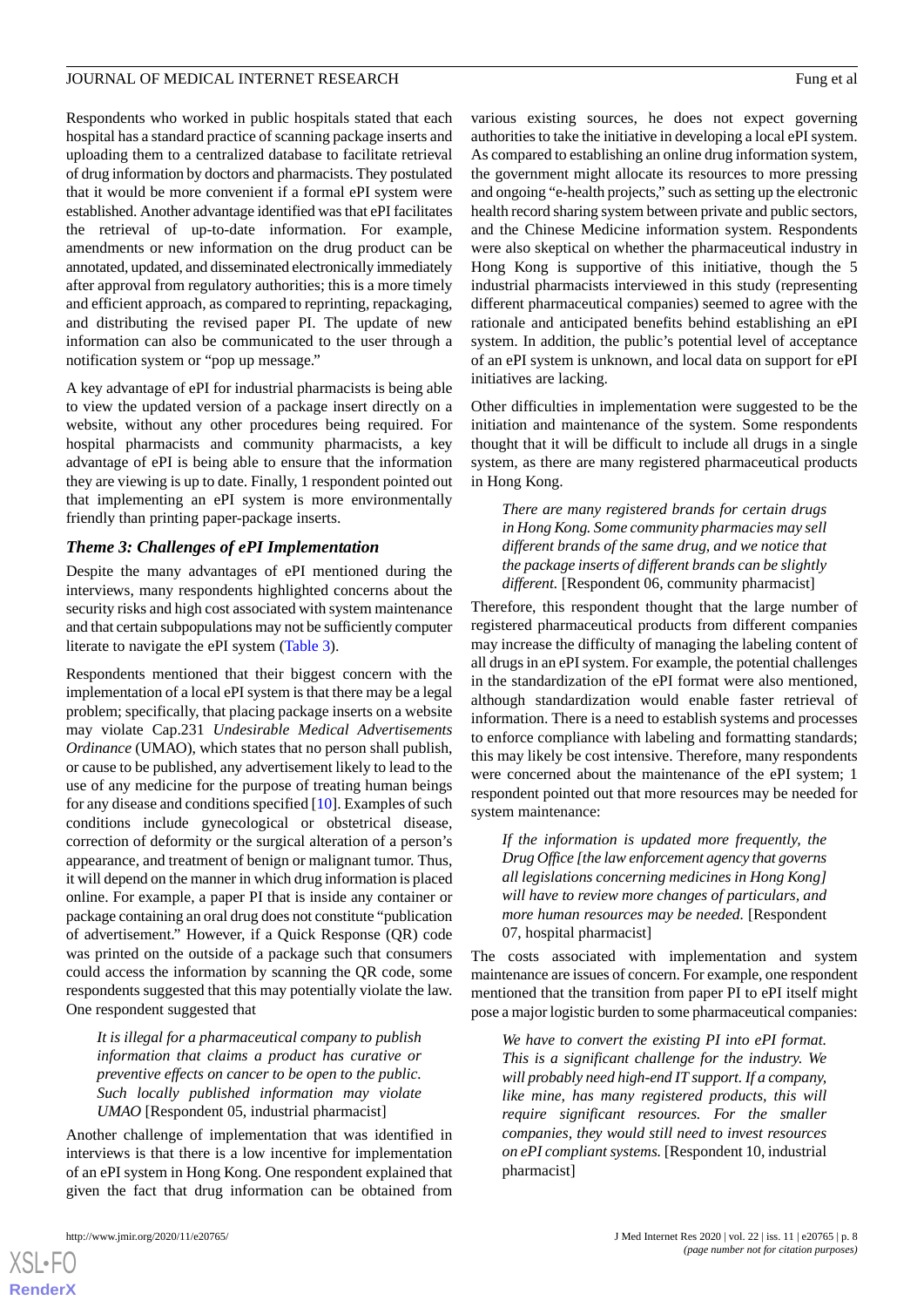# *Theme 4: Concerns With Complete Replacement of Paper PI With ePI*

Some respondents were concerned about the accessibility of information, especially for the elderly population and patients with low computer literacy:

*As we can see in hospitals, most of the patients are elderly, and they may not know how to access the information from the Internet.* [Respondent 08, hospital pharmacist]

Another respondent also shared a similar thought:

*Many elderly people do not know how to use electronic devices, and they may rush to a community pharmacy and ask for help to retrieve online drug information, increasing the burden on us as community pharmacists.* [Respondent 06, community pharmacist]

The same respondent also expressed concern over what might happen in a situation of system breakdown:

*If we rely totally on an online ePI system, in the situation of a system breakdown we will not have any other alternative ways to retrieve drug information.* [Respondent 06, community pharmacist]

Overall, most respondents suggested that an ePI system should be implemented and that the physical package insert system should also be maintained.

# *Theme 5: Enablers for Implementing a Citywide ePI System in Hong Kong*

The majority agreed that a local ePI system should be initiated and managed by regulatory sectors in Hong Kong. A few respondents suggested that a centralized platform should be made for pharmaceutical companies to upload the latest version of their products' ePI, and that the authority should take responsibility for verifying the data and ensuring their accuracy before releasing the information to the public.

*The authority should set up some guidelines for the requirements of ePI format and information, so that pharmaceutical companies can know what to include and what to exclude in the drug information they upload onto an ePI system.* [Respondent 09, industrial pharmacist]

Most respondents also suggested that there should be separate information for both health care professionals and the public within the same ePI system. For health care professionals, detailed prescribing information and product-specific information should be provided. For the public, abridged patient-friendly information and nontechnical language should be used. Some respondents also suggested that patient-information leaflets in drug packaging inserts should be translated into Chinese, as they thought that a simplified patient-information leaflet in Chinese language would attract more patients to read the drug information:

*The public will not be interested to read a long and complicated package insert, so a simpler version*

*should be tailor-made for the public.* [Respondent 10, industrial pharmacist]

Finally, several features that can be integrated into an ePI system were mentioned, such as adding images of the pill and package. One respondent also suggested adding audio and video versions of drug information. Another suggested adding a *drug interactions* check function and *drug compatibility* check function:

*Compatibility of a drug with other IV fluids is a common question, but sometimes information about compatibility is not included in the package insert, so it should be added to ePI system if possible.* [Respondent 11, hospital pharmacist]

# *Discussion*

# **Principal Findings**

In this study, we sought to determine pharmacists' (our respondents') perceptions of the benefits and challenges of implementing an ePI system in Hong Kong. Our respondents showed that pharmacists generally have a positive attitude toward ePI. Specifically, they stated that although they always use package inserts to retrieve drug information, they found many flaws in physical package inserts that can potentially be mitigated using ePI. However, they had mixed views on the replacement of paper PI by ePI; the majority thought that paper PI should be kept, rather than replacing with ePI. Respondents also voiced many concerns about the implementation and maintenance of a local ePI system. Most stated that further discussion and coordination of different stakeholders are needed before initiating a citywide ePI system in Hong Kong.

Our study shows that the majority of respondents reported frequent use of electronic databases to retrieve drug information, such as MIMS, Lexicomp, and Micromedex. However, several problems related to their use were identified. Currently, no study has systematically evaluated local pharmacists' perception of existing online drug databases. However, anecdotal finding from our respondents, as well as reports from other countries, suggested that the common problems identified by health care professionals were the lack of comprehensive coverage of drug items, incomplete information (eg, missing information on drug compatibility for intravenous administration), and underutilization of internet features that enhance readability and understanding of medication information (eg, font enlargement, glossary of terms) [\[20](#page-11-18),[21\]](#page-11-19). As identified from a local study that reviewed local drug information use, authors found that despite the widespread use of the internet in Hong Kong, the public is still not benefiting from existing online drug information databases [\[22](#page-11-20)]. Authors identified that this was attributable to the readability of existing online drug information, as well as a language barrier, as most of the information is provided in English rather than Chinese [[22\]](#page-11-20). The implementation of an ePI system is expected to ameliorate these problems, as it will offer a platform with comprehensive drug information in a standardized format for health care professionals, as well as patient-friendly information in Chinese for the public.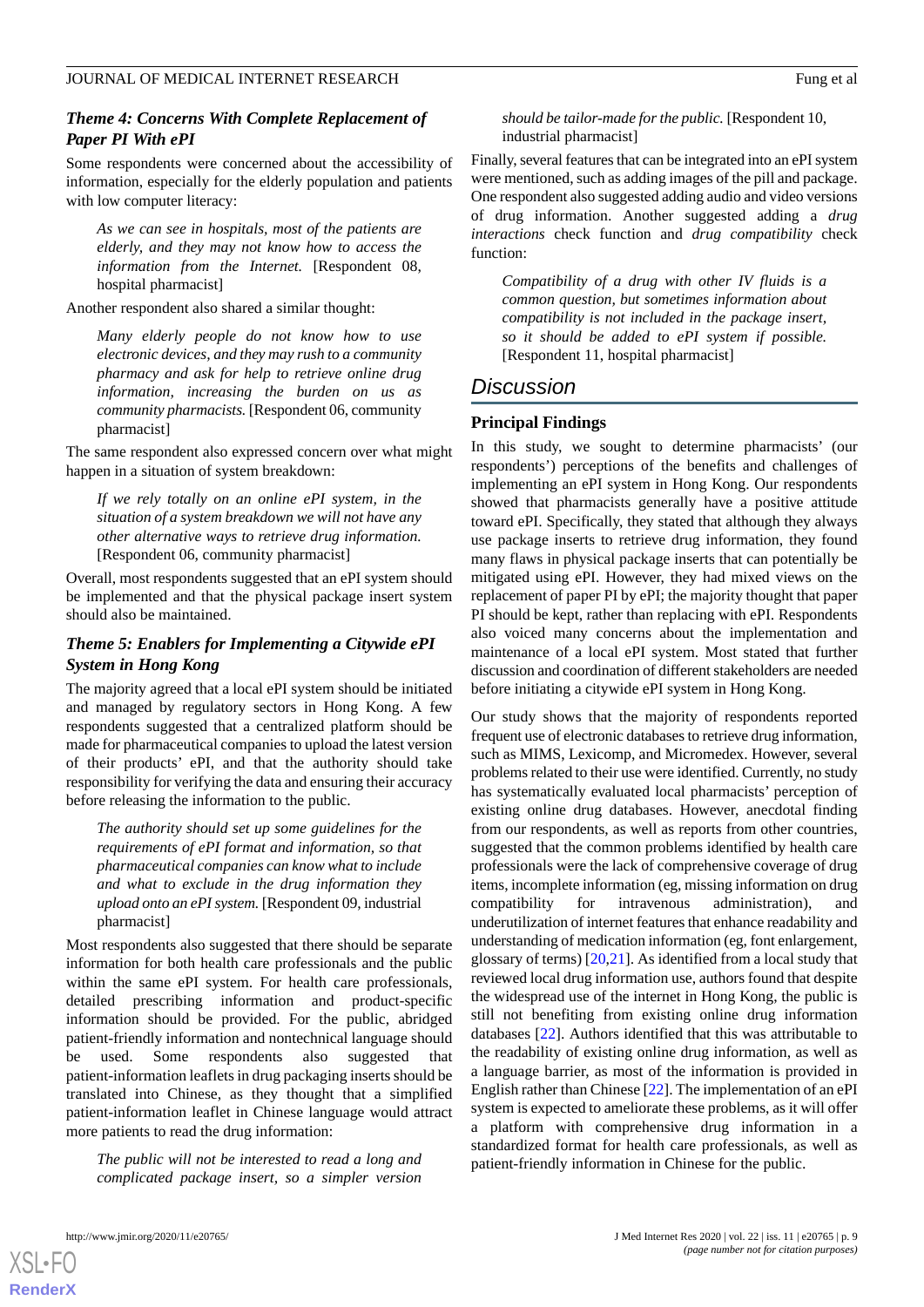#### JOURNAL OF MEDICAL INTERNET RESEARCH FUNCTION CONTROL TO THE SERVICE OF A PURSUIT SERVICE OF A PURSUIT SERVICE OF A PURSUIT SERVICE OF A PURSUIT SERVICE OF A PURSUIT SERVICE OF A PURSUIT SERVICE OF A PURSUIT SERVICE OF A P

Several advantages of ePI were identified in this study. The ease of retrieving drug information is considered to be greatly enhanced by ePI, as users can access drug information whenever they need it, even when they do not have the drug package on-hand. The experience of other countries with ePI confirms that increased availability of drug information can be enabled by an ePI system [[2,](#page-11-2)[6](#page-11-3),[7\]](#page-11-4). In addition, online drug information can be constantly updated, which will assist the work of health care professionals in reducing drug-related problems in a hectic clinical setting. This is especially relevant to the context of Hong Kong health care system, where staff shortages, workforce problems, and timeliness of services are key shortcomings [[12](#page-11-9)[,23](#page-12-0)]. It is expected that a mature ePI system would serve as a one-stop drug information hub to help improve delivery of information to users.

Despite its many advantages, one of the challenges identified in the interviews with respondents was that an ePI may violate Cap.231 *UMAO*. According to Cap.231, any notice, poster, circular, label, wrapper, or document is considered to be an advertisement. The law states that no person shall publish, or cause to be published, any advertisement likely to lead to the use of any medicine for the purpose of treating human beings for any disease and conditions specified [[24\]](#page-12-1). It is important to note that this law is targeted at advertisements that are published locally within the jurisdiction of Hong Kong. An ePI is technically not an "advertisement" by nature. The responders raised this point probably because they held a strict interpretation of the ordinance that ePI published online locally might be deemed as an "advertisement" under UMAO, and therefore a contravention of the ordinance. We also identified 2 exemptions concerning this ordinance. First, there are exemptions for providing health care professionals with drug information; the law also states that "it shall be a defense to prove that the advertisement to which the proceedings relate was made only in a publication of a technical character intended for circulation" mainly among medical practitioners, pharmacists, and the medical and para-medical staff of hospitals, clinics, and maternity homes [[10\]](#page-11-7). This implies that the UMAO will not be violated if ePI system access is limited to health care professionals. Second, if open access to the public is desired, discussion with the government will be required. An amendment of the law may be necessary to exempt product information that is publicly available on the local ePI system from being referred as "advertisement." Resources will also be required to manage the large database of drug information and to verify the information provided by manufacturers.

Although the respondents showed support for the implementation of a local ePI system, the majority wanted paper PI to be kept to serve as an alternative for special circumstances, such as during a system breakdown or other technical problems. In particular, respondents expressed concerns over the ability of the elderly population and patients with low computer literacy to use ePI. According to a study about online health information-seeking behavior in Hong Kong, a "digital divide" may exist, such that senior citizens and individuals of a lower socioeconomic status and a lower education level may be less likely to have access to online drug information [\[11](#page-11-8)]. This would be a problem, as Hong Kong has a growing elderly population

who may have limited access to digital information. Accordingly, we propose that local champions should be identified to serve as advocates to help deliver and promote the benefits of ePI. Our findings also reveal the need for ePI-related education to be incorporated, starting from the undergraduate level to enable professional development and empower practitioners to effectively utilize ePI for drug-information retrieval.

In summarizing all recommendations raised by respondents, we have identified 2 viable approaches to establishing a centralized ePI system. The first approach is to take advantage of the current databases and drug websites that are managed by the local authorities, onto which the Drug Office can undergo transition into an XML format of PI, and followed by pharmaceutical companies during registration or during changes of the particulars of pharmaceutical products. Providing drug information in XML format should become a mandatory requirement after the successful transition. The second approach is to develop a new centralized platform where pharmaceutical companies submit drug information and labeling content of their pharmaceutical products according to predefined standards in XML format. Aside from being the developer and regulator of the ePI system, the government could also provide financial support for pharmaceutical companies to transit into the ePI system. It is also possible that pharmaceutical companies can collaborate and develop a consortium or consensus on the key principles, common standards, and governance process of the ePI system. The Hong Kong Association of the Pharmaceutical Industry may facilitate such initiative, together with other stakeholders including consumers, health care professionals, academic institutions, and regulatory authorities.

The collective opinions and recommendation gathered from the respondents suggest that an integrated drug information system should be implemented to serve both professional users and the public. Therefore, we propose that Hong Kong could adopt a similar platform as the Electronic Medicines Compendium (eMC), which is a well-developed ePI system used in the UK. eMC is managed by a third-party provider, and pharmaceutical companies pay to upload their SmPC and a package leaflet onto the eMC website [\[1](#page-11-0)]. There is a standardized format and layout for drug information on the website, with in-depth information on product characteristics supplied for health care professionals, and an abridged version available for patients and the public. The UK authorities also play a pivotal role in the management of this ePI system, as all drug information uploaded on the website must be checked and approved by the UK/European medicines licensing authority (Medicines and Healthcare products Regulatory Agency [MHRA]/EMA). Currently, the eMC has more than 10,600 documents that have been verified and approved by the UK or European government agencies that license medicines. This system is well-received by the citizens of the UK and EU, as well as other parts of the world. Hong Kong could benefit from adopting key features of the eMC system, as well as integration of other reputable and complementary sources of non-drug–related health information. For example, the system can include portal links to the public health care system website (Hospital Authority [[25\]](#page-12-2)), government websites (Hong Kong Department of Health [[26\]](#page-12-3),

 $XS$ -FO **[RenderX](http://www.renderx.com/)**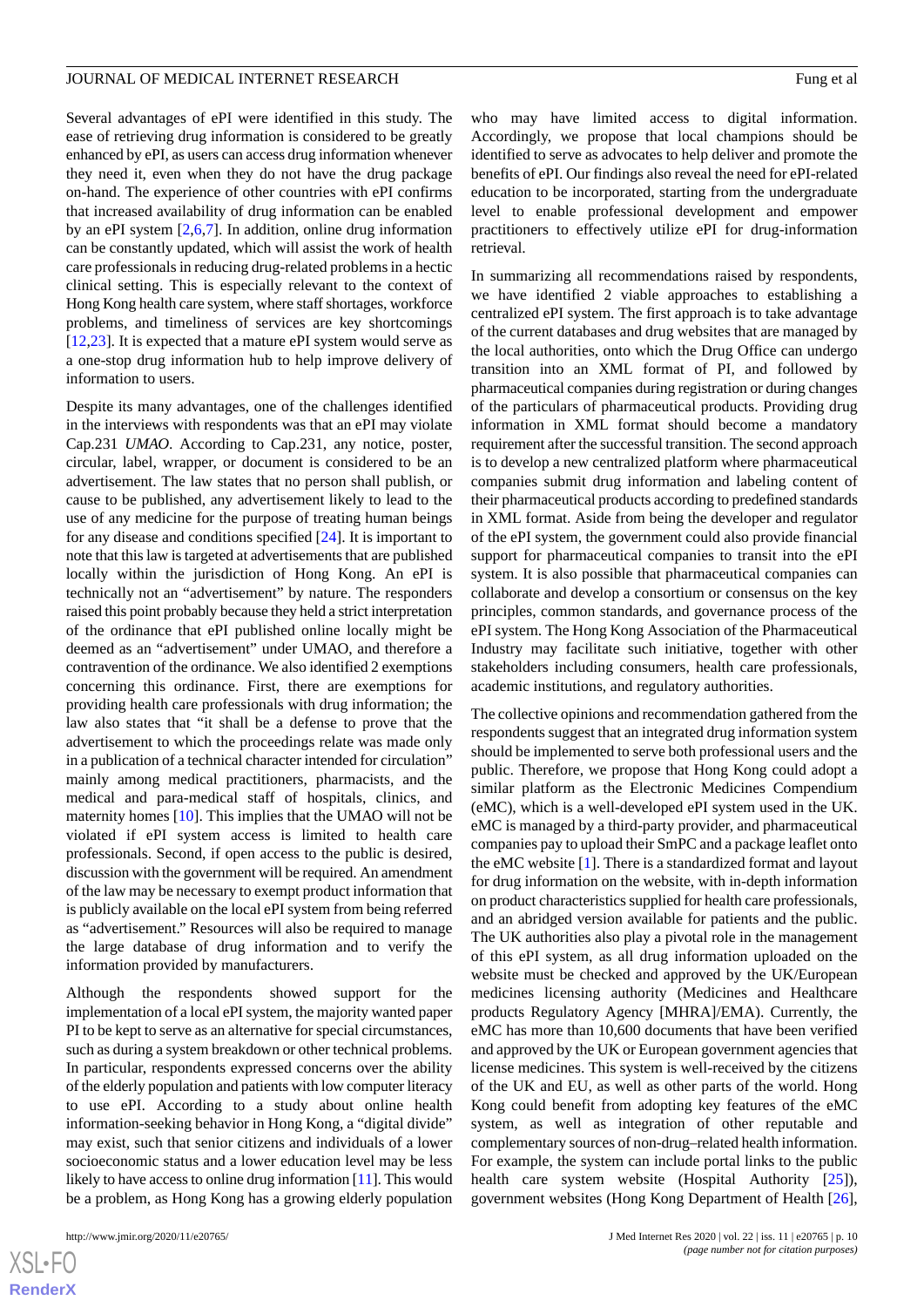Centre for Health Protection [[27\]](#page-12-4), Chinese Medicine Regulatory Office [[28\]](#page-12-5)), or clinical trial portals and databases on adverse drug reactions. It is anticipated that this ePI system can be a leading, authoritative platform for health and drug information on the internet in Hong Kong.

### **Limitations of Study**

The study population comprised pharmacists only, who are presumably the health care professionals that most clinicians and the public would consult for drug-related inquiries. More studies are required to understand the acceptance levels of other health care professionals for ePI, including doctors and nurses, as they are also frequent users of package inserts. In addition, the sample size in this study was small. However, saturation was identified and no new coding was observed after 15 interviews. We also acknowledge that the data generated in the interviews broadly revolve around the needs of pharmacists, patients, and policy makers (eg, the government), with minimal references to other health care professionals. This might be due to the nature of the questions asked in the structured interviews, as there was not sufficient contact time to ask respondents to discuss other specific issues related to ePI. Given the nascent status of the ePI field in Hong Kong, we reason that despite these limitations, there is still reasonable credibility of these preliminary qualitative findings in demonstrating potential relevance of an ePI system in Hong Kong.

Study participants were recruited using purposive snowball sampling, and this may have resulted in selection bias. Although the respondents reported experience in multiple sectors of practices, only pharmacists who were currently practicing in hospital, community, and industrial settings participated in the study. Notably, these are also the 3 major sectors of practice for 80% of the pharmacists in Hong Kong [[29\]](#page-12-6). We speculate that the identified benefits and challenges are generally reflective of the current opinions of local pharmacists. Lastly, there are methodological limitations associated with grounded theory approach. For example, the investigators conducted an extensive literature review on ePI before the initiation of this study. This might lead to the prejudgment or formation of predetermined

constructs even before data analysis. To address this limitation, at least two investigators conducted coding independently to facilitate fine-tuning of the analysis and converge on a shared interpretation.

Given the aforementioned limitations of this study, we would like to emphasize that this study should be interpreted as an effort to generate future research directions in this field. We hope to take advantage of existing models in other countries and identify essential features of well-established and effective ePI systems. A follow-up study should then evaluate how these features can be adapted to serve the needs of health care professionals and patients in Hong Kong. Future studies should also seek the opinions and expertise of different stakeholders on ways to maintain an ePI system to ensure its sustainability. In particular, the attitudes of other health care professionals and patients toward electronic drug information should also be evaluated when new services are introduced and when they are more adapted to reading the electronic versions of patient drug-information leaflets.

#### **Conclusion**

The establishment of a citywide system of ePI would be in keeping with the vision embodied by "The Smart City Blueprint for Hong Kong" [\[30](#page-12-7)], which was introduced by the Government of the Hong Kong SAR to facilitate the use of innovation and technology to improve people's quality of living.

This qualitative study is the first step in exploring the feasibility of implementing a citywide ePI system in Hong Kong. Our findings suggest that pharmacists generally have a positive attitude toward ePI implementation, as they highlighted the advantages of ePI in enabling better updating and retrieval of drug information while also recognizing the many challenges that need to be overcome. In particular, Hong Kong pharmacists generally appear to not be in favor of a total replacement of paper PI by ePI. Nevertheless, the perceived benefits of ePI gathered from this study, as well as collective evidence from other countries with mature ePI systems, confirm that more efforts should be made to promote optimized development and implementation of an ePI system in Hong Kong.

# **Acknowledgments**

<span id="page-10-0"></span>The authors thank Ms Karen Cheung and all pharmacists who participated in this study. This is a nonfunded academic study.

#### **Conflicts of Interest**

<span id="page-10-1"></span>None declared.

#### **Multimedia Appendix 1**

Perceived Impact of Electronic Product Information (ePI) on Pharmacists' Work (Questionnaire). [[DOCX File , 20 KB](https://jmir.org/api/download?alt_name=jmir_v22i11e20765_app1.docx&filename=49794559c539b8b76913957df89bde9e.docx)-[Multimedia Appendix 1\]](https://jmir.org/api/download?alt_name=jmir_v22i11e20765_app1.docx&filename=49794559c539b8b76913957df89bde9e.docx)

#### **Multimedia Appendix 2**

Structured Interviewer Guide. [[DOCX File , 16 KB](https://jmir.org/api/download?alt_name=jmir_v22i11e20765_app2.docx&filename=bf1a68a0f4941ba712d2efecfa861369.docx)-[Multimedia Appendix 2\]](https://jmir.org/api/download?alt_name=jmir_v22i11e20765_app2.docx&filename=bf1a68a0f4941ba712d2efecfa861369.docx)

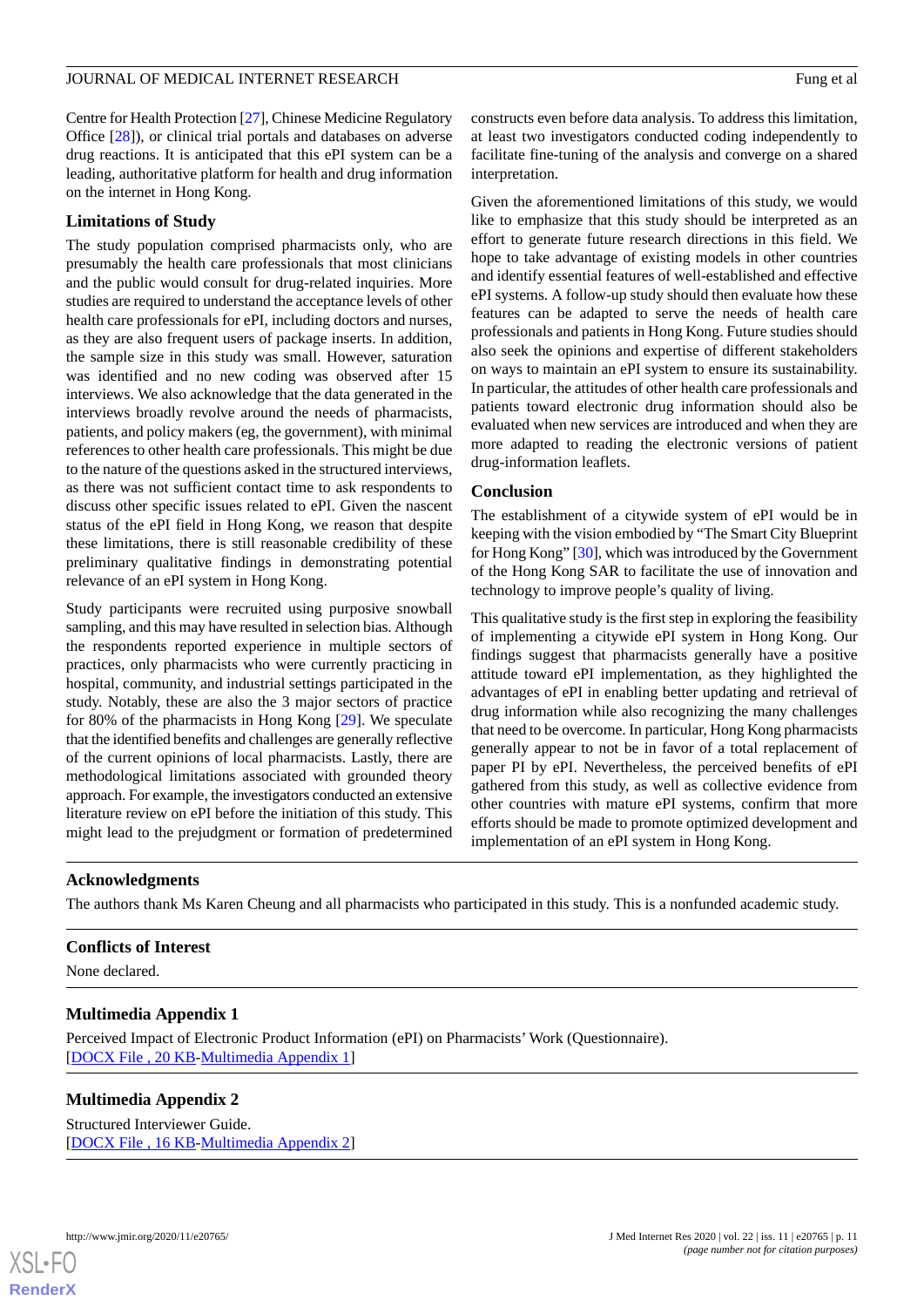# <span id="page-11-17"></span>**Multimedia Appendix 3**

CHERRIES Checklist. [[DOCX File , 26 KB](https://jmir.org/api/download?alt_name=jmir_v22i11e20765_app3.docx&filename=113f61f9cb16b2d94ff1154074812e4b.docx)-[Multimedia Appendix 3\]](https://jmir.org/api/download?alt_name=jmir_v22i11e20765_app3.docx&filename=113f61f9cb16b2d94ff1154074812e4b.docx)

# <span id="page-11-0"></span>**References**

- 1. Knight N, Moreland J. Digitising product information: Greater accessibility for public health & all patients. URL: [https:/](https://www.ema.europa.eu/en/documents/presentation/presentation-digitising-product-information-greater-accessibility-public-health-all-patients-n_en.pdf) [/www.ema.europa.eu/en/documents/presentation/](https://www.ema.europa.eu/en/documents/presentation/presentation-digitising-product-information-greater-accessibility-public-health-all-patients-n_en.pdf)
- <span id="page-11-2"></span>[presentation-digitising-product-information-greater-accessibility-public-health-all-patients-n\\_en.pdf](https://www.ema.europa.eu/en/documents/presentation/presentation-digitising-product-information-greater-accessibility-public-health-all-patients-n_en.pdf) [accessed 2020-05-11] 2. European Medicines Agency, Heads of Medicines Agencies, European Commission. Electronic product information for medicines in the EU: Report from an EMA–HMA–EC workshop held on 28 November 2018. 2019. URL: [https://www.](https://www.ema.europa.eu/en/documents/report/report-european-medicines-agency-ema/heads-medicines-agencies-hma/european-commission-ec-workshop-electronic-product-information-epi_en.pdf) [ema.europa.eu/en/documents/report/report-european-medicines-agency-ema/heads-medicines-agencies-hma/](https://www.ema.europa.eu/en/documents/report/report-european-medicines-agency-ema/heads-medicines-agencies-hma/european-commission-ec-workshop-electronic-product-information-epi_en.pdf) [european-commission-ec-workshop-electronic-product-information-epi\\_en.pdf](https://www.ema.europa.eu/en/documents/report/report-european-medicines-agency-ema/heads-medicines-agencies-hma/european-commission-ec-workshop-electronic-product-information-epi_en.pdf) [accessed 2020-05-11]
- 3. United States National Library of Medicine. DailyMed. 2020. URL: <https://dailymed.nlm.nih.gov/dailymed/index.cfm> [accessed 2020-06-17]
- <span id="page-11-1"></span>4. Australian Government Department of Health. Therapeutic Good Administration. 2020. Product Information. URL: [https:/](https://www.tga.gov.au/product-information-0) [/www.tga.gov.au/product-information-0](https://www.tga.gov.au/product-information-0) [accessed 2020-06-17]
- <span id="page-11-3"></span>5. Pharmaceuticals and Medical Devices Agency (PMDA) - Japan. Safety Alert & Recalls/Review Reports/Package Inserts. URL: [https://www.pmda.go.jp/english/search\\_index.html](https://www.pmda.go.jp/english/search_index.html) [accessed 2020-06-17]
- <span id="page-11-4"></span>6. Lambot N. E-PIL Belgium & Luxembourg pioneer pilot project. URL: [https://www.ema.europa.eu/en/documents/presentation/](https://www.ema.europa.eu/en/documents/presentation/presentation-e-pil-belgium-luxembourg-pioneer-pilot-project-n-lambot_en.pdf) [presentation-e-pil-belgium-luxembourg-pioneer-pilot-project-n-lambot\\_en.pdf](https://www.ema.europa.eu/en/documents/presentation/presentation-e-pil-belgium-luxembourg-pioneer-pilot-project-n-lambot_en.pdf) [accessed 2020-05-11]
- <span id="page-11-5"></span>7. Ho Y, Chen Q, Nian H, Johnson KB. An assessment of pharmacists' readiness for paperless labeling: a national survey. J Am Med Inform Assoc 2014;21(1):43-48 [\[FREE Full text\]](http://europepmc.org/abstract/MED/23523874) [doi: [10.1136/amiajnl-2013-001654](http://dx.doi.org/10.1136/amiajnl-2013-001654)] [Medline: [23523874\]](http://www.ncbi.nlm.nih.gov/entrez/query.fcgi?cmd=Retrieve&db=PubMed&list_uids=23523874&dopt=Abstract)
- <span id="page-11-6"></span>8. Vitor C, Cavaco A. Community pharmacists' attitudes towards patient leaflets: Exploring perceptions underlying an electronic local production of tailored written information. AIMS Public Health 2018;5(2):189-202 [\[FREE Full text\]](http://europepmc.org/abstract/MED/30094280) [doi: [10.3934/publichealth.2018.2.189\]](http://dx.doi.org/10.3934/publichealth.2018.2.189) [Medline: [30094280](http://www.ncbi.nlm.nih.gov/entrez/query.fcgi?cmd=Retrieve&db=PubMed&list_uids=30094280&dopt=Abstract)]
- <span id="page-11-8"></span><span id="page-11-7"></span>9. Drug Office, Hong Kong. Guidance notes on registration of pharmaceutical products/substances. 2019. URL: [https://www.](https://www.drugoffice.gov.hk/eps/do/en/doc/guidelines_forms/guid.pdf) [drugoffice.gov.hk/eps/do/en/doc/guidelines\\_forms/guid.pdf](https://www.drugoffice.gov.hk/eps/do/en/doc/guidelines_forms/guid.pdf) [accessed 2020-05-11]
- <span id="page-11-9"></span>10. Census and Statistics Department. Information technology usage and penetration. Thematic Household Survey Report No. 67. 2019. URL: <https://www.statistics.gov.hk/pub/B11302672019XXXXB0100.pdf> [accessed 2020-05-11]
- <span id="page-11-10"></span>11. Yan YY. Online health information seeking behavior in Hong Kong: an exploratory study. J Med Syst 2010 Apr;34(2):147-153. [Medline: [20433053\]](http://www.ncbi.nlm.nih.gov/entrez/query.fcgi?cmd=Retrieve&db=PubMed&list_uids=20433053&dopt=Abstract)
- <span id="page-11-11"></span>12. Lee CP. Health Care System and Pharmacy Practice in Hong Kong. Can J Hosp Pharm 2018;71(2):140-148 [\[FREE Full](http://europepmc.org/abstract/MED/29736048) [text](http://europepmc.org/abstract/MED/29736048)] [Medline: [29736048](http://www.ncbi.nlm.nih.gov/entrez/query.fcgi?cmd=Retrieve&db=PubMed&list_uids=29736048&dopt=Abstract)]
- <span id="page-11-12"></span>13. Vasileiou K, Barnett J, Thorpe S, Young T. Characterising and justifying sample size sufficiency in interview-based studies: systematic analysis of qualitative health research over a 15-year period. BMC Med Res Methodol 2018 Nov 21;18(1):148. [doi: [10.1186/s12874-018-0594-7](http://dx.doi.org/10.1186/s12874-018-0594-7)] [Medline: [30463515\]](http://www.ncbi.nlm.nih.gov/entrez/query.fcgi?cmd=Retrieve&db=PubMed&list_uids=30463515&dopt=Abstract)
- <span id="page-11-13"></span>14. Guest G, Bunce A, Johnson L. How Many Interviews Are Enough? Field Methods 2016 Jul 21;18(1):59-82. [doi: [10.1177/1525822x05279903\]](http://dx.doi.org/10.1177/1525822x05279903)
- <span id="page-11-14"></span>15. Hong Kong e-Legislation. Cap 599A. Prevention and Control of Disease Regulation. 2020. URL: [https://www.](https://www.elegislation.gov.hk/hk/cap599A) [elegislation.gov.hk/hk/cap599A](https://www.elegislation.gov.hk/hk/cap599A) [accessed 2020-06-10]
- <span id="page-11-16"></span><span id="page-11-15"></span>16. Eysenbach G. Improving the quality of Web surveys: the Checklist for Reporting Results of Internet E-Surveys (CHERRIES). J Med Internet Res 2004 Sep 29;6(3):e34 [\[FREE Full text\]](http://www.jmir.org/2004/3/e34/) [doi: [10.2196/jmir.6.3.e34](http://dx.doi.org/10.2196/jmir.6.3.e34)] [Medline: [15471760](http://www.ncbi.nlm.nih.gov/entrez/query.fcgi?cmd=Retrieve&db=PubMed&list_uids=15471760&dopt=Abstract)]
- 17. Chapman AL, Hadfield M, Chapman CJ. Qualitative research in healthcare: an introduction to grounded theory using thematic analysis. J R Coll Physicians Edinb 2015;45(3):201-205. [doi: [10.4997/JRCPE.2015.305\]](http://dx.doi.org/10.4997/JRCPE.2015.305) [Medline: [26517098](http://www.ncbi.nlm.nih.gov/entrez/query.fcgi?cmd=Retrieve&db=PubMed&list_uids=26517098&dopt=Abstract)]
- <span id="page-11-18"></span>18. Foley G, Timonen V. Using Grounded Theory Method to Capture and Analyze Health Care Experiences. Health Serv Res 2015 Aug;50(4):1195-1210 [[FREE Full text](http://europepmc.org/abstract/MED/25523315)] [doi: [10.1111/1475-6773.12275](http://dx.doi.org/10.1111/1475-6773.12275)] [Medline: [25523315](http://www.ncbi.nlm.nih.gov/entrez/query.fcgi?cmd=Retrieve&db=PubMed&list_uids=25523315&dopt=Abstract)]
- <span id="page-11-19"></span>19. Tong A, Sainsbury P, Craig J. Consolidated criteria for reporting qualitative research (COREQ): a 32-item checklist for interviews and focus groups. Int J Qual Health Care 2007 Dec;19(6):349-357 [\[FREE Full text\]](http://intqhc.oxfordjournals.org/cgi/pmidlookup?view=long&pmid=17872937) [doi: [10.1093/intqhc/mzm042\]](http://dx.doi.org/10.1093/intqhc/mzm042) [Medline: [17872937](http://www.ncbi.nlm.nih.gov/entrez/query.fcgi?cmd=Retrieve&db=PubMed&list_uids=17872937&dopt=Abstract)]
- <span id="page-11-20"></span>20. Raban MZ, Tariq A, Richardson L, Byrne M, Robinson M, Li L, et al. Evaluation of Web-Based Consumer Medication Information: Content and Usability of 4 Australian Websites. Interact J Med Res 2016 Jul 21;5(3):e21 [\[FREE Full text](https://www.i-jmr.org/2016/3/e21/)] [doi: [10.2196/ijmr.5651\]](http://dx.doi.org/10.2196/ijmr.5651) [Medline: [27443680\]](http://www.ncbi.nlm.nih.gov/entrez/query.fcgi?cmd=Retrieve&db=PubMed&list_uids=27443680&dopt=Abstract)
- 21. Ghoshal M, Walji MF. Quality of medication information available on retail pharmacy Web sites. Res Social Adm Pharm 2006 Dec;2(4):479-498. [doi: [10.1016/j.sapharm.2006.05.002](http://dx.doi.org/10.1016/j.sapharm.2006.05.002)] [Medline: [17161807\]](http://www.ncbi.nlm.nih.gov/entrez/query.fcgi?cmd=Retrieve&db=PubMed&list_uids=17161807&dopt=Abstract)
- 22. Cheng FWT, So SWK, Fung BWT, Hung WH, Lee VWY. Online drug information platform for the public in Hong Kong-Review of local drug information use and needs. Int J Med Inform 2018 Jun;114:27-34. [doi: [10.1016/j.ijmedinf.2018.03.006\]](http://dx.doi.org/10.1016/j.ijmedinf.2018.03.006) [Medline: [29673600](http://www.ncbi.nlm.nih.gov/entrez/query.fcgi?cmd=Retrieve&db=PubMed&list_uids=29673600&dopt=Abstract)]